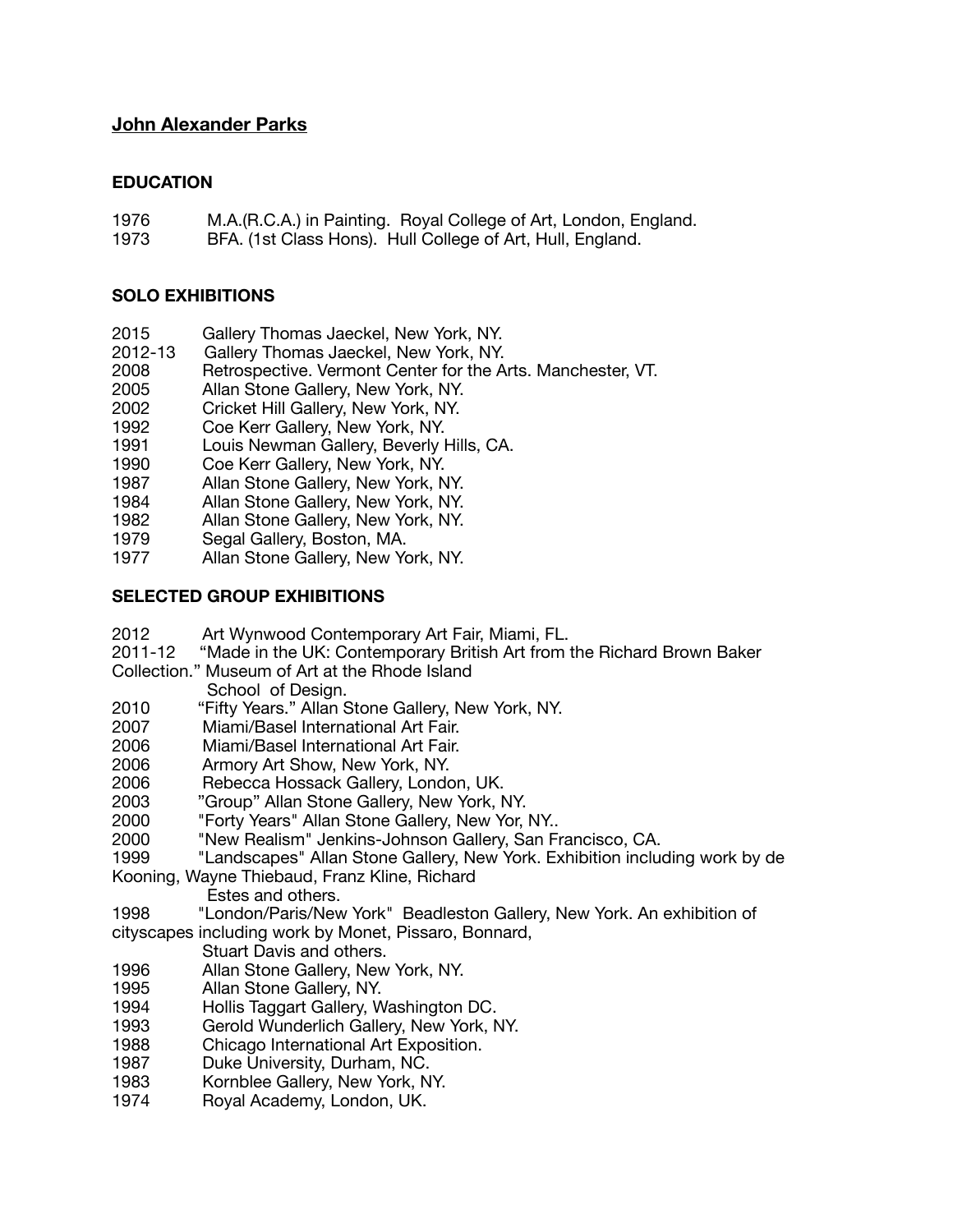1975 Royal Academy, London. UK.

# **COLLECTIONS**

Victoria and Albert Museum, London, UK. Royal College of Art, London, UK. Museum of Art, Rhode Island School of Design. Providence, RI. Oklahoma City Museum of Art. Numerous private collections.

# **SELECTED REVIEWS AND ARTICLES ON THE WORK**

"There's one in Every Crowd." Interview with the artist by Steve Heller. Print Magazine's Daily Heller, April 8th, 2015. Feature article in ArteFuse, April 2nd 2015. Review by Roberta Smith. New York Times, December 13th 2012. Profile on New York Review of Books blog, November 2012. Feature article on the artist's teaching. Workshop Magazine, Winter 2006. Feature length article on the artist's work. Passport Magazine, Winter 2005. In-depth interview. Pulse Magazine, June 2005. Review by John Goodrich. New York Sun, June 2005. Feature article with reproductions by Jane Cottingham. American Artist Magazine, May 1992. "John Parks at Allan Stone." ArtSpeak, February 1984. Review by John Russell. New York Times, May 30th 1982. Review. Arts Magazine, September and November 1978.

#### **GRANTS AND FELLOWSHIPS**

- 1985 National Endowment for the Arts Grant.
- 1974 British Institute Award for Figurative Painting.
- Scholarship to Skowhegan School of Art, Maine.

### **COMMISSIONS**

Mural cycle in the Equitable Building in New York for The Judson Grill. 1994. Pears Soap Portrait Commission. London 1976.

# **SELECTED PUBLISHED WRITING**

Books.

Universal Principles of Art. Rockport Publishers, 208 pages. 2014. An illustrated overview of the world of art.

Book Chapters.

The Portrait as Illustration. Teaching as Illustration. Ed. Stephen Heller and Marshall Arisman. Allworth Press, 2007. 131-134.

Training Illustrators: The View from the Trenches. The Education of the Illustrator. Edited by Steven Heller and Marshall Arisman. Allworth Press, 2000. 106 – 113.

Periodicals.

Philip Pearlstein: The Late Work. Feature interview with the artist at 90. The Artists Magazine.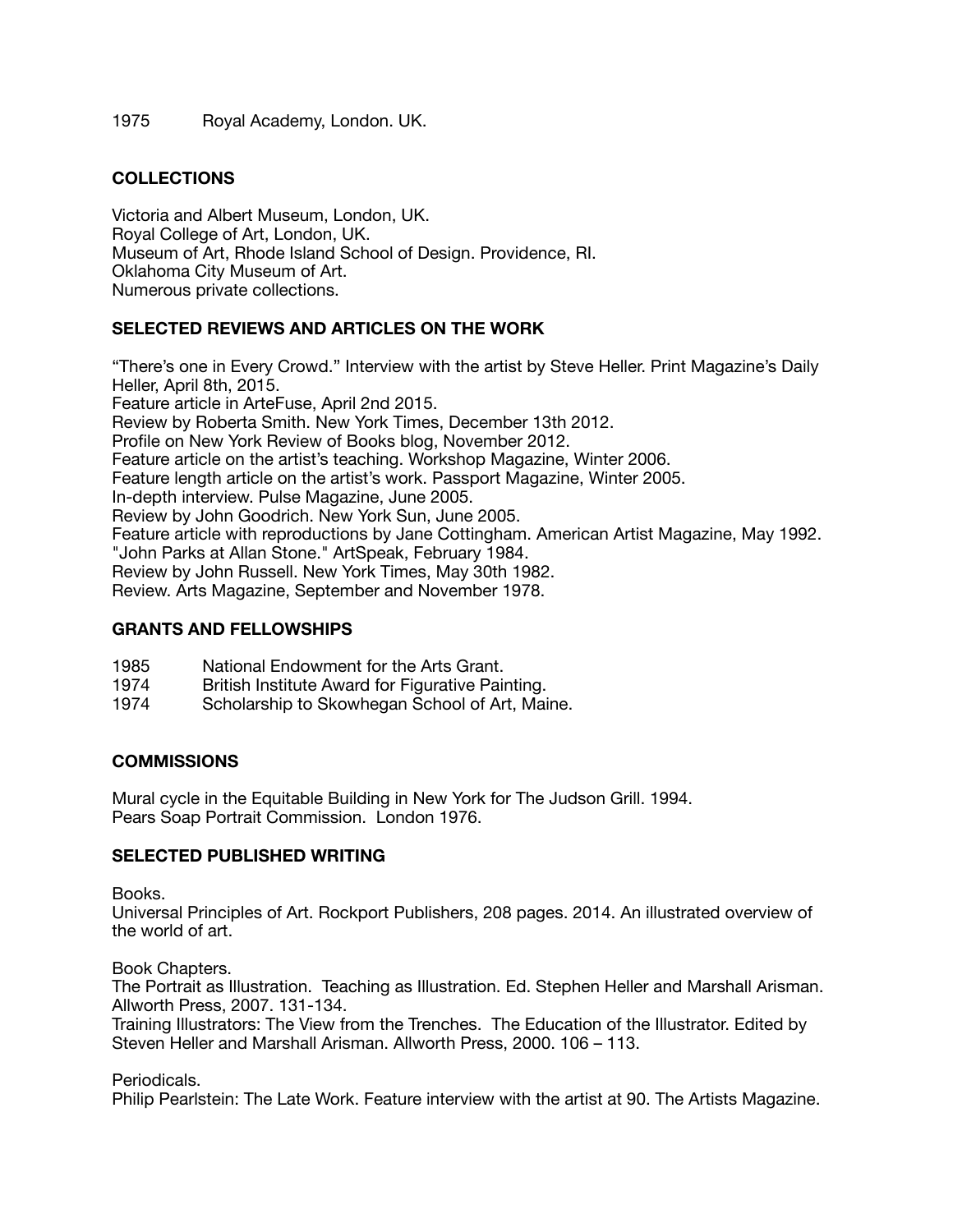April, 2015

The Drawings of Edward Sorel. Feature and interview with Ed Sorel. Drawing Magazine. Fall, 2013.

The Renaissance Portrait: Donatello to Bellini. Feature on the exhibition at the Metropolitan Museum, NY. American Artist Magazine, November 2012.

Black Mountain College. Feature. American Artist Magazine, September, 2012.

The World As Goya Saw It. Feature. American Artist Magazine, June, 2012.

Renoir and Degas. Cover story on two contemporary exhibitions featuring the great French masters. American Artist Magazine. March, 2012.

Around the World in Watercolor 1860 - 1920. Feature on the exhibition at the Boston Museum of Fine Arts. Watercolor Magazine, Winter, 2012.

The Art of the American Twenties. Feature on the exhibition at the Brooklyn Museum. American Artist Magazine, November, 2011.

The Tradition and Techniques of Spanish Master Diego Velázquez. Feature. Workshop Magazine, Summer, 2011.

Paul Resika: A Painter's Painter. Feature. American Artist Magazine, July/August, 2011. Money and Beauty in Renaissance Florence. Feature. American Artist Magazine, June, 2011. Heatwaves in the Swamp. The Paintings of Charles Burchfield. Feature of Burchfield's work to coincide with the retrospective at the Whitney Museum. American Artist Magazine. Augus,t 2010.

Agnolo Bronzino: The Drawings of an Italian Master. Feature. Drawing Magazine, Winter, 2010. A Very Spanish Appetite: The Paintings of Luis Meléndez. Feature. American Artist Magazine, Dec, 2009.

David Macaulay's Adventure in Explanation. Drawing Magazine. Summer, 2007.

Raphael and the Invention of the Sublime. A feature surveying the artist's large output of drawings. Drawing Magazine. Spring, 2009.

The Quietest Magician: the Paintings of Giorgio Morandi. Feature. American Artist Magazine. December, 2008

Out of Rembrandt's Shadow: The Paintings of Jan Lievens. Feature. American Artist Magazine. November, 2008.

Great British Watercolors. Feature article on the Paul Mellon Collection holdings of British watercolors as exhibited at the Yale Center for British Art. Watercolor Magazine, Fall, 2008. The Intelligent Line of Albrecht Dürer. A survey of the artist's drawings and prints. Drawing Magazine, Summer, 2008.

The Ideal Classicist: Nicolas Poussin and Nature. Feature. American Artist Magazine, May, 2008.

The First Realist: the Paintings of Gustave Courbet. Feature on the artist's retrospective at the Metropolitan Museum. American Artist Magazine, May, 2008.

Naughty and Nice: Children's Portraits. Feature on exhibit of child portraiture from 1600 to 1850 at the Dulwich Picture Gallery, London. American Artist Magazine, February, 2008. Turner: The Great Painter of Light. Survey of the watercolors of J.M.W. Turner. American Artist

Magazine, January, 2008. Rembrandt at 400: The Painter in Context. Article on the landmark exhibition of Dutch painting at the Metropolitan Museum of Art in New York. American Artist Magazine, November, 2007.

Learning from the Masters: Whistler's Mark. Feature on the drawings of Whistler. Drawing Magazine. Summer, 2007.

John Ruskin and his Influence on American Art. Feature on the 19th century British critic. American Artist Magazine, June, 2007.

Adam Elsheimer: Rich and Magical Storytelling. Feature on the late sixteenth century German artist. American Artist Magazine, May, 2007.

The Drawings of Alfonso Ossorio. Drawing Magazine. Spring, 2007.

The Hidden Line: Underdrawings in Renaissance Painting. Drawing Magazine, Winter, 2007. Edward Hopper's Preliminary Drawings. Feature article. Drawing Magazine, Winter, 2006.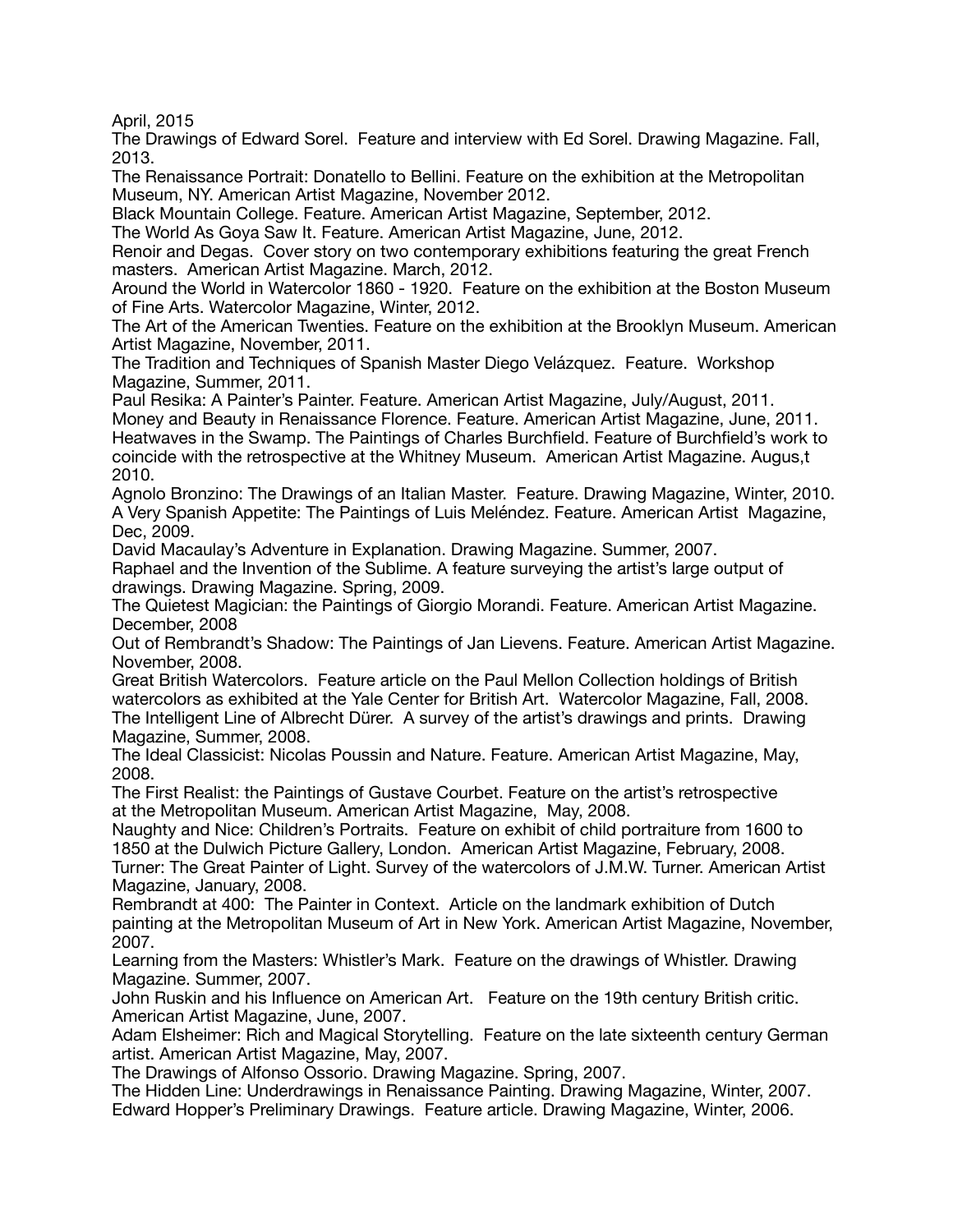The Dark, Black Outline. Feature article on the work of Kara Walker. Drawing Magazine, Summer, 2006.

The Golden Age of American Illustration. Feature. American Artist Magazine, June, 2006. Renoir's Pastel Counterproofs. Feature. American Artist Magazine, June, 2006.

Samuel Palmer: Vision and Landscape. Feature article on the 19th century English Romantic painter Samuel Palmer. Watercolor Magazine, Spring, 2006.

Tablet and Pen: Islamic Drawings at the Arthur M. Sackler Museum. Drawing Magazine, Summer, 2006.

Winslow Homer: His Melancholy Truth. A survey of the work of the great American painter, American Artist Magazine, July/August, 2006.

Rubens Drawings. Feature length cover article surveying Rubens work on paper. Drawing Magazine, Spring, 2005.

The Drawings of Lucien Freud. Feature surveying the artist's work on paper. Drawing Magazine, Fall, 2004.

Wayne Thiebaud: Drawings. Cover article on the artist Wayne Thiebaud. Drawing Magazine. Premier Issue, Fall, 2003.

Paula Rego, Feature article on the work of the artist. American Artist Magazine, March, 2003. The Sculpture of Louis Marinaro. Feature article on the work of the artist. American Artist Magazine. December, 1997.

The Watercolors of Ralph Goings. Feature article on the work of the veteran super realist artist. Watercolor Magazine, Fall ,1995.

In Pescara, Paradise under the Ombrellini. Travel essay on Italian beach life. New York Times. Travel Section, July 2nd, 1995.

Five Parks Best Known to Neighbors. New York Times Travel Section feature on the lesser known public parks of London. July 10th, 1994.

The World According to David Beck. Catalogue for exhibition at the Smithsonian National Museum of American Art, Washington DC. 1993.

# **FILM AND VIDEO**

2012. The Progress of Love. 107 min. Wrote and directed. Feature documentary relating Fragonard's painting cycle with modern evolutionary psychology. Premiered at FreezeFrame film festival, Beacon, NY January 2012.

# **TEACHING EXPERIENCE**

1979 – Present. School of Visual Arts, New York.

Courses Taught Drawing I and II. Realist Painting. Gouache Painting Techniques. Portrait Painting. Supervision of graduate students.

1999 New York Academy of Figurative Art.

Course History of Composition and Design. A survey for graduate students.

2012 – Present